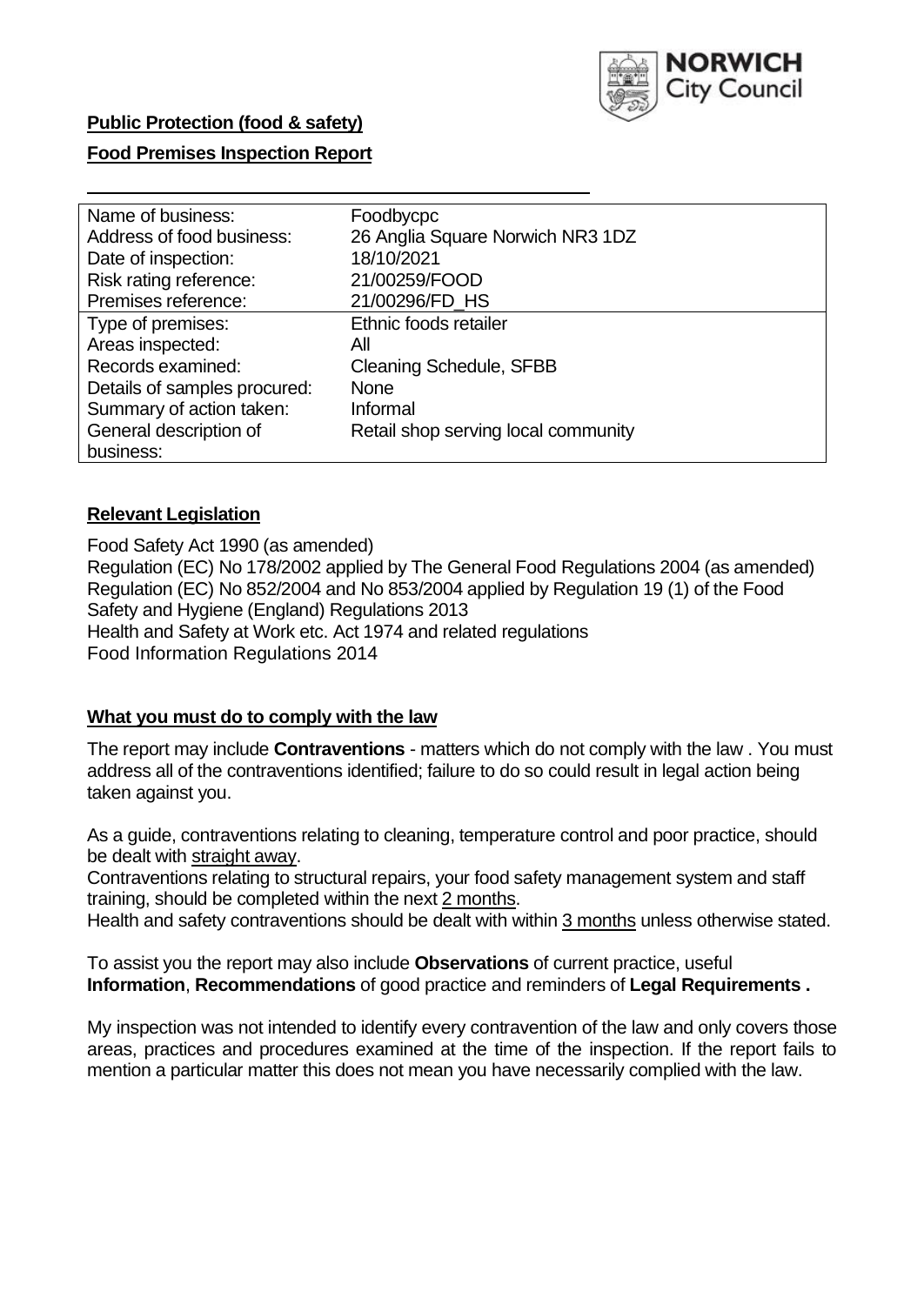# **FOOD SAFETY**

### **How we calculate your Food Hygiene Rating:**

 The food safety section has been divided into the three areas which you are scored against for the hygiene rating: 1. food hygiene and safety procedures, 2. structural requirements and 3. confidence in management/control procedures. Each section begins with a summary of what was observed and the score you have been given. Details of how these scores combine to produce your overall food hygiene rating are shown in the table.

| <b>Compliance Area</b>                     |          |                |           | <b>You Score</b> |                |    |           |    |        |  |  |
|--------------------------------------------|----------|----------------|-----------|------------------|----------------|----|-----------|----|--------|--|--|
| Food Hygiene and Safety                    |          |                |           | $\Omega$         | 5              | 10 | 15        | 20 | 25     |  |  |
| <b>Structure and Cleaning</b>              |          |                |           | $\Omega$         | 5              | 10 | 15        | 20 | 25     |  |  |
| Confidence in management & control systems |          |                | $\Omega$  | 5                | 10             | 15 | 20        | 30 |        |  |  |
|                                            |          |                |           |                  |                |    |           |    |        |  |  |
| <b>Your Total score</b>                    | $0 - 15$ | 20             | $25 - 30$ |                  | $35 - 40$      |    | $45 - 50$ |    | > 50   |  |  |
| <b>Your Worst score</b>                    | 5.       | 10             | 10        |                  | 15             |    | 20        |    | $\sim$ |  |  |
|                                            |          |                |           |                  |                |    |           |    |        |  |  |
| <b>Your Rating is</b>                      | 5        | $\overline{4}$ |           | 3                | $\overline{2}$ |    |           |    |        |  |  |

Your Food Hygiene Rating is 3 - a generally satisfactory standard

## **1. Food Hygiene and Safety**

Your records are appropriate and generally maintained but some deficiencies were identified. **(Score 10)** 

### Hand-washing

**Contravention** The following indicated that hand-washing was not suitably managed::

000300

- hot water to the wash hand basin was very slow
- equipment was seen in the wash hand basin
- wash hand basin was dirty

## **2. Structure and Cleaning**

 satisfactory standard but there are some repairs and/or improvements which are required The structure facilities and standard of cleaning and maintenance are of a generally in order for you to comply with the law. Pest control and waste disposal provisions are adequate. The contraventions require your attention; although not critical to food safety they may become so if not addressed. **(Score 10)** 

### Cleaning of Structure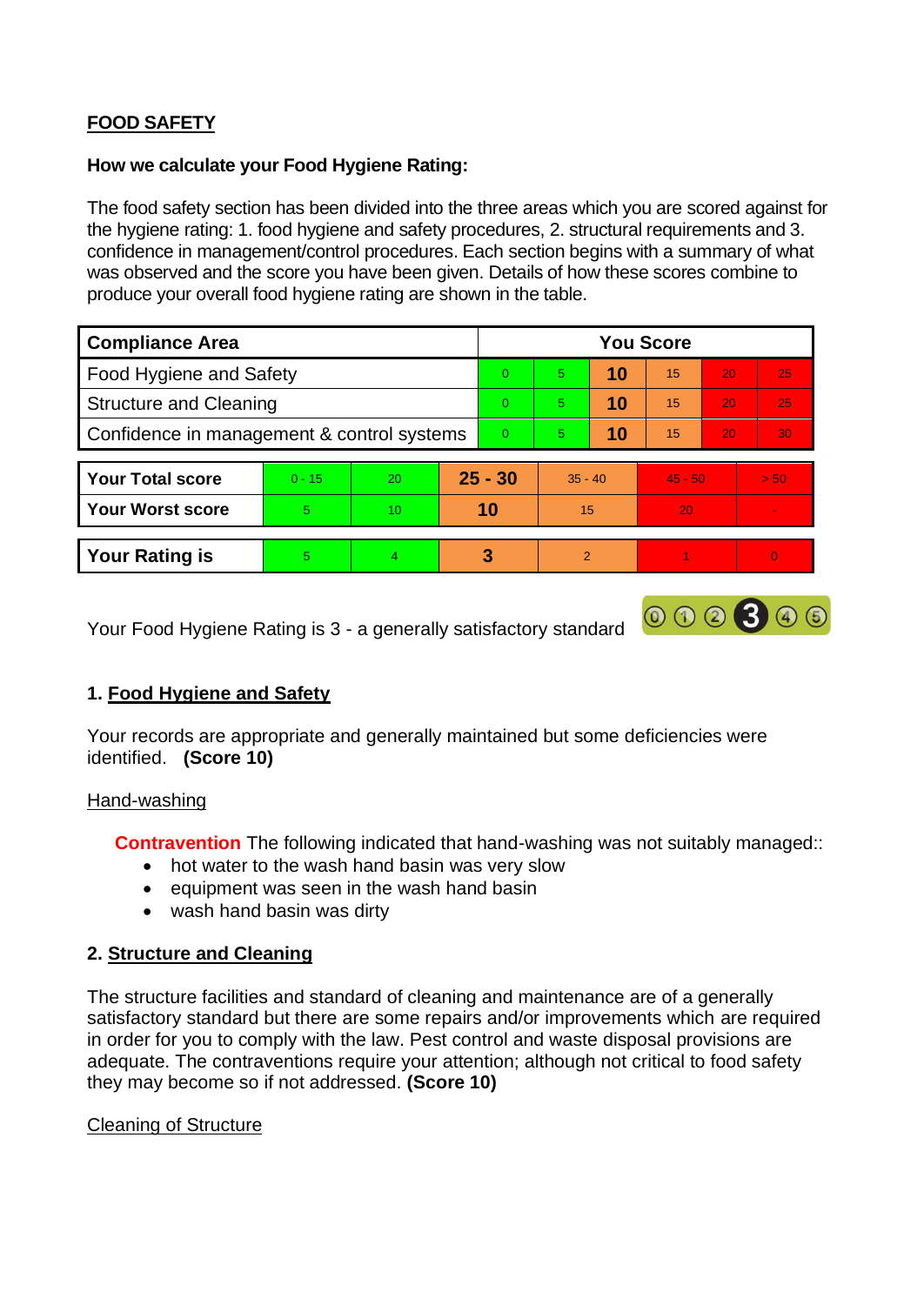**Contravention** The following items were dirty and require more frequent and thorough cleaning:

- floor/wall junctions
- around equipment feet
- high level cleaning
- ceiling
- wash hand basin

**Contravention** The following items could not be effectively cleaned and must be covered or made non-absorbent:

- mdf or chipboard shelves
- floors
- unsealed wooden structures
- door

### Cleaning Chemicals / Materials / Equipment and Methods

**Contravention** The following evidence demonstrated your cleaning materials, equipment and methods were not sufficient to control the spread of harmful bacteria between surfaces:

• you did not have appropriate cleaning chemicals available

**Observation** I was pleased to note that you purchased a bottle of sanitizer when I brought this to your attention. Anti-bacterial gel is not a suitable substitute for a dedicated anti-bacterial surface cleaning chemical.

### **Maintenance**

**Contravention** The following had not been suitably maintained and must be repaired or replaced:

- wall surfaces
- floor surfaces
- splits or holes in flooring
- worn and / or peeling paint

### Facilities and Structural provision

**Contravention** The following facilities were inadequate and must be improved:

• poor hot water supply to the wash hand basin in staff WC. The spout appeared to not be fully secure to the water heater and water would spray onto surfaces near and above the wash hand basin. I took your verbal assurance you would contact your landlord to fix the hot water supply.

## **3. Confidence in Management**

 but some deficiencies were identified. Some minor issues were identified relating to staff There are generally satisfactory food safety controls in place although there is evidence of some non-compliance with the law. Your records are appropriate and generally maintained supervision and training. You are progressing towards a written food safety management